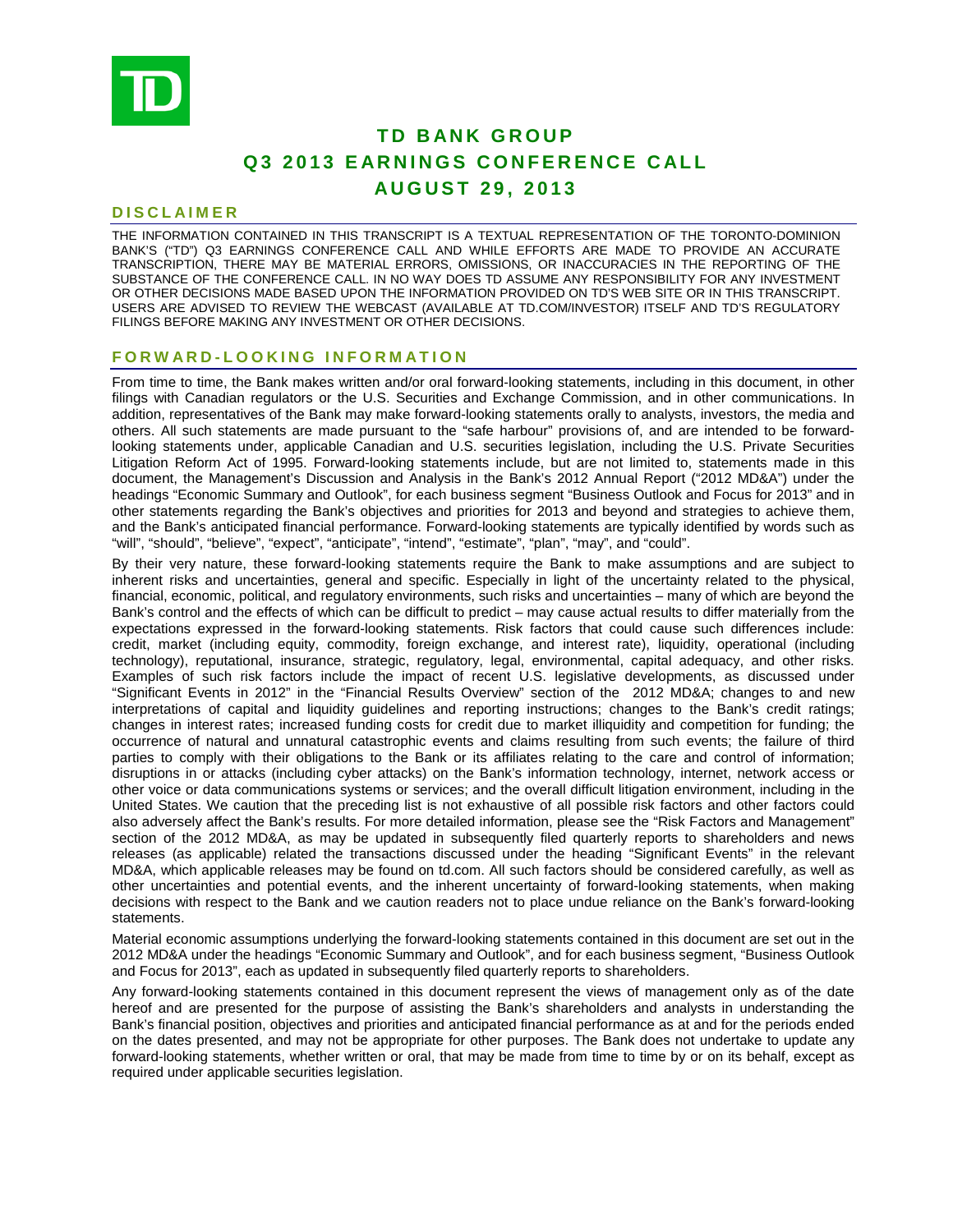# **C ORPORATE PARTICIPANTS**

**Ed Clark** *TD Bank Group – Group President and CEO*

**Colleen Johnston** *TD Bank Group – Group Head, Finance, Sourcing & Corporate Communications, and CFO*

**Mark Chauvin** *TD Bank Group – Group Head and Chief Risk Officer*

**Mike Pedersen** *TD Bank Group – Group Head, U.S. Banking*

*TD Bank Group – Group Head, Insurance, Credit Cards & Enterprise Strategy* **Tim Hockey**

*TD Bank Group – Group Head, Canadian Banking, Auto Finance & Wealth Management*

**Rudy Sankovic** *TD Bank Group – SVP, Investor Relations*

# **CONFERENCE CALL PART ICIPANTS**

**Michael Goldberg** *Desjardins Securities – Analyst* 

**John Reucassel** *BMO Capital Markets – Analyst*

**Robert Sedran** *CIBC – Analyst* 

**Riaz Ahmed**

**Gabriel Dechaine** *Credit Suisse – Analyst* 

**Peter Routledge** *National Bank Financial – Analyst* 

**Brad Smith** *Stonecap Securities – Analyst* 

**John Aiken** *Barclays – Analyst* 

**Sumit Malhotra** *Macquarie Capital Markets – Analyst* 

**Darko Mihelic** *Cormark Securities – Analyst*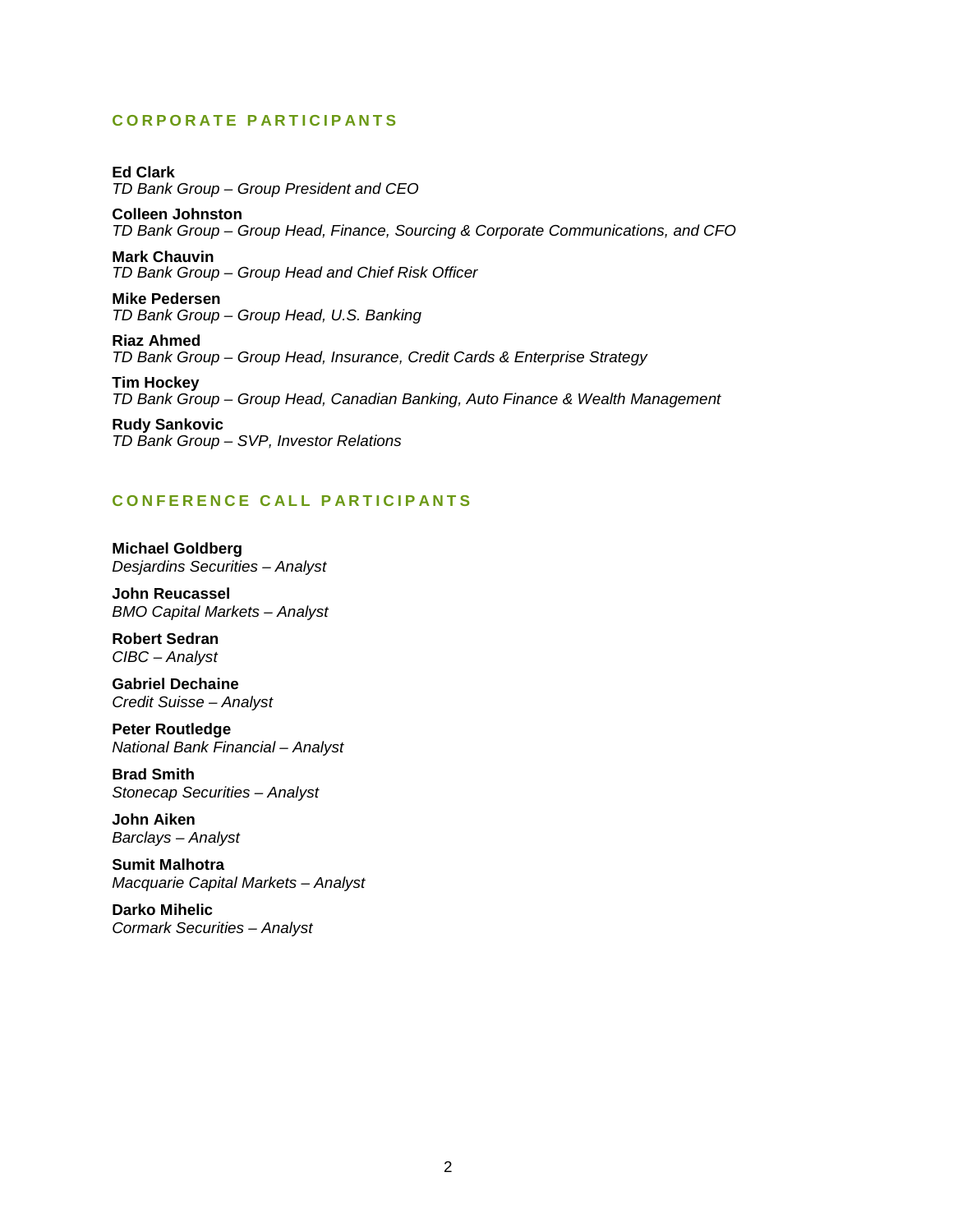# **PRESENTATION**

# **Rudy Sankovic – TD – SVP, Investor Relations**

Good afternoon, and welcome to TD Bank Group's third quarter 2013 investor presentation. My name is Rudy Sankovic, and I'm the head of Investor Relations at the Bank. We'll begin today's presentation with remarks from Ed Clark, the Bank's CEO, after which Colleen Johnston, the Bank's CFO, will present our third quarter operating results. Mark Chauvin, Chief Risk Officer, will then offer comments on credit quality, after which we will entertain questions from those present and from prequalified analysts and investors on the phone. Also present today to answer your questions are Tim Hockey, Group Head Canadian Banking, Auto Finance and Wealth; Mike Pedersen, Group Head U.S. P&C Banking; Bharat Masrani, Chief Operating Officer; Bob Dorrance, Group Head Wholesale Banking; and Riaz Ahmed, Group Head Insurance, Credit Cards and Enterprise Strategy.

As you know, we shifted executive responsibility for some of our businesses effective July 1. It might be helpful to provide guidance on who will answer your questions this quarter. For Canadian P&C, continues to be Tim; Wealth Management, Mike Pedersen; US P&C will be a combination of Mike and Bharat; and Bob will cover Wholesale. Riaz is also available to answer questions with respect to Insurance and Credit Cards.

We recognize it's been a long day for the analyst community, so we would like to keep the call to a crisp 45 minutes, if we can. If you could turn to slide 2, please.

At this time I would like to caution our listeners that this presentation contains forward-looking statements. There are risks that actual results could differ materially from what is discussed and that certain material factors or assumptions were applied in making these forward-looking statements. Any forward-looking statements contained in this presentation represent the views of management and are presented for the purpose of assisting the Bank's shareholders and analysts in understanding the Bank's financial position, objectives and priorities, and anticipated financial performance. Forward-looking statements may not be appropriate for other purposes. I would also like to remind the listeners that the Bank uses non-GAAP financial measures to arrive at adjusted results to assess each of its businesses and to measure overall Bank performance. The Bank believes that adjusted results provide the reader with a better understanding of how management views the Bank's performance. Ed will be referring to adjusted results in his remarks. Additional information on items of note, the Bank's reported results and factors and assumptions related to forward-looking information are all available in our Q3 2013 Report to Shareholders.

With that, let me turn the presentation over to Ed.

### **Ed Clark – TD – Group President and CEO**

Thank you, Rudy, and welcome, everyone. Thank you for joining us this afternoon, and I recognize it's been a busy time for a lot of you. Colleen's going to be up shortly to review our results in detail, but let me start by sharing my perspective, both on the quarter and the rest of the year.

Our third quarter results reflect very strong performances in our Canadian Banking, Wealth, and U.S. Banking businesses, offset by losses previously announced in our Insurance business. Earnings, including CAD418 million after-tax in insurance charges, were down 13% year-over-year, and earnings per share were down 14% to CAD1.65. Excluding these charges, earnings per share would have been CAD2.10, or CAD0.45 higher.

We are pleased to declare a CAD0.04 dividend increase today. Our second increase this year, as we continue to progress towards the midpoint of our 40% to 50% target payout range. This means that our dividends paid would have grown by 12% this year. Great news for our investors. I'm also happy to report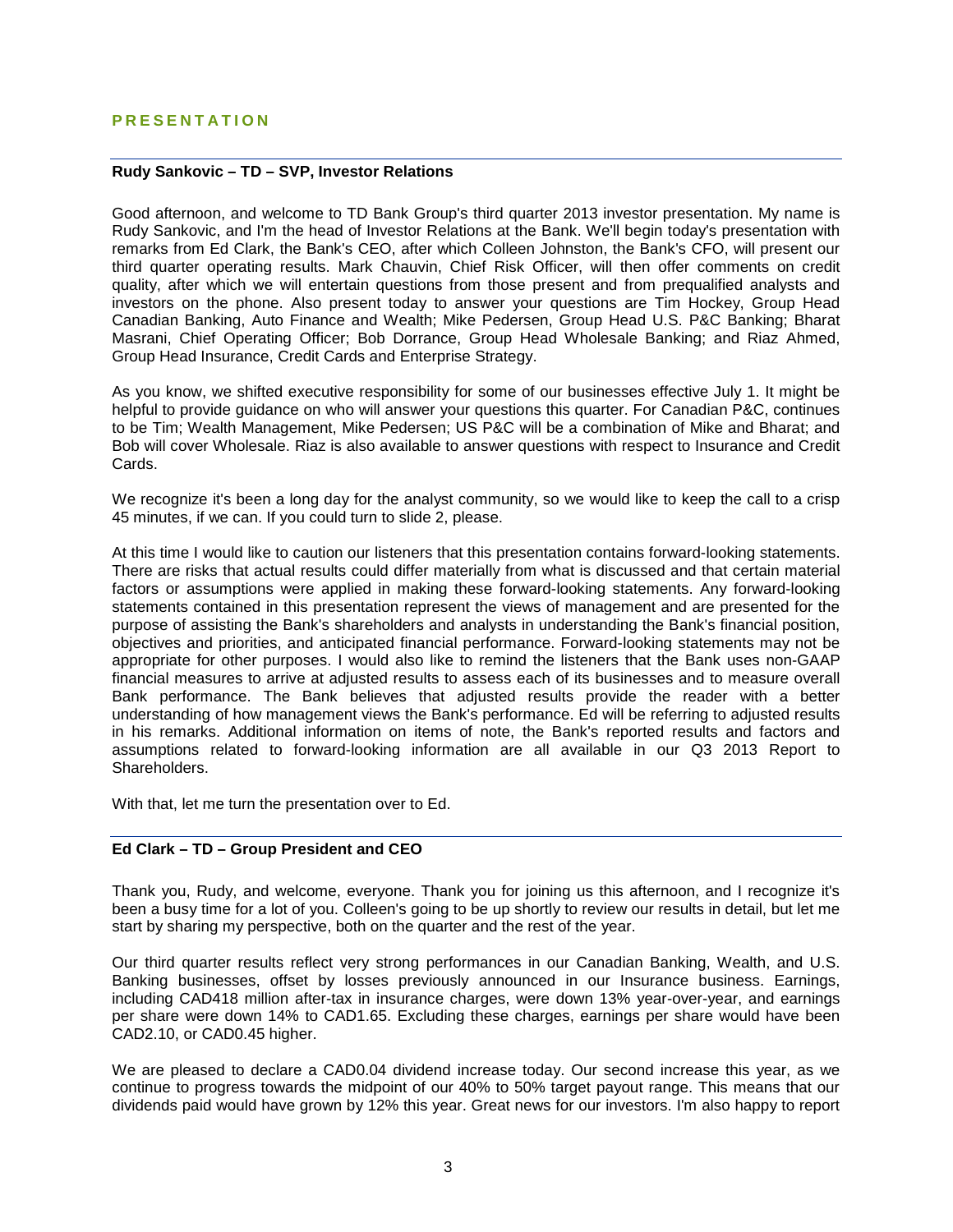that our share buyback scheme, which we announced last quarter, is well under the way. We've allocated approximately CAD1 billion to repurchase 12 million of our common shares. And as of August 23, we had already acquired more than 7 million shares. And despite the buyback, our Basel III capital will remain very strong at 8.9%.

Let me take a minute now to talk about each of our businesses. Canadian Personal and Commercial Banking had a very strong quarter, generating just under CAD1 billion in earnings. Personal lending was solid, but continues to grow at a moderate pace while business lending expanded at double-digit rates. We held the line on expenses, which resulted in solid operating leverage. And we got some help from credit, which surprised on the upside again. I'm also very proud to report that TD Canada Trust won the J.D. Power award for highest customer satisfaction levels among the Big Five banks for the eighth year in a row. And we just learned this afternoon that for the ninth year in a row, TD Canada Trust was recognized by Ipsos as the Big Five bank leader in Canada for its customer service excellence. More well-deserved recognition for the tremendous efforts our employees make to deliver on TD's promise of legendary service and convenience.

Our Wealth Management business had a very impressive quarter with earnings up 18% to a new record level. We continue to see strong net asset inflows, and with markets more resilient in July, we also benefited from higher trading volumes. Epoch is already making a contribution to our results, as well as our future growth strategy, with the integration proceeding smoothly and the new team working together cohesively. We also recorded our best efficiency ratio ever. Our Wealth business remains on track to deliver strong results for the year, as long as the capital markets remain healthy.

As I mentioned, Insurance recorded a loss for the quarter, reflecting the flooding in Calgary and Toronto, as well as an increase in claim reserves in our auto insurance business. We discussed these charges on our July call, and I don't have much new information to share. We do believe that the auto business in Ontario can be inherently a good business, but as I've said, we do see challenges. We're going to have to make some business changes. And as a result of all of these factors, we expect a modest decline in Insurance earnings from the normalized 2012 level of CAD600 million.

Our U.S. retail bank had another very good quarter in the third quarter. Earnings growth was a robust 22%, driven by strong organic loan and deposit growth, the first full quarter contribution from the Target credit portfolio, improved credit quality, and increased security gains.

Now, as you know, over the last few quarters, we have been shortening the duration of our balance sheet to better manage our capital and interest rate exposures. By regularly triggering unrealized gains in our investment portfolio, we locked in their current contribution to capital. This proved to be a prudent move, particularly in the third quarter, when we were able to take advantage of an opportunity in the markets before rates backed up, to sell a portion of our capital intensive non-agency CMO portfolio, which resulted in higher security gains for the quarter relative to our prior guidance, and gave a nice boost to our Basel III common equity ratio.

With the increase in long rates, we've adjusted our tractoring strategy and have begun to gradually increase our duration. We expect margins to be stable to improving as we move forward, assuming rates stay at current levels. The 80 to 90-basis point backup in long rates that has occurred since May has significantly reduced the remaining unrealized gains in the portfolio, a phenomenon that's been evident across the industry. This means that we have less scope to trigger further gains, reducing what has in recent quarters been an important contributor to earnings. Fourth quarter earnings will decline due to a drop in security gains below the CAD60 million to CAD80 million level per quarter, to which we have previously guided.

Turning to our Wholesale bank, the third quarter was a softer quarter, with earnings down 18% from the previous year due to lower trading revenue, and reduced capital market activity. Looking ahead, we continue to expect uncertainty about the macroeconomic environment and the impact of regulatory reform. However, our franchise model is built to withstand fluctuations in sentiment and activity, and we expect Wholesale to deliver our medium term target of 15% to 20% ROE for this year.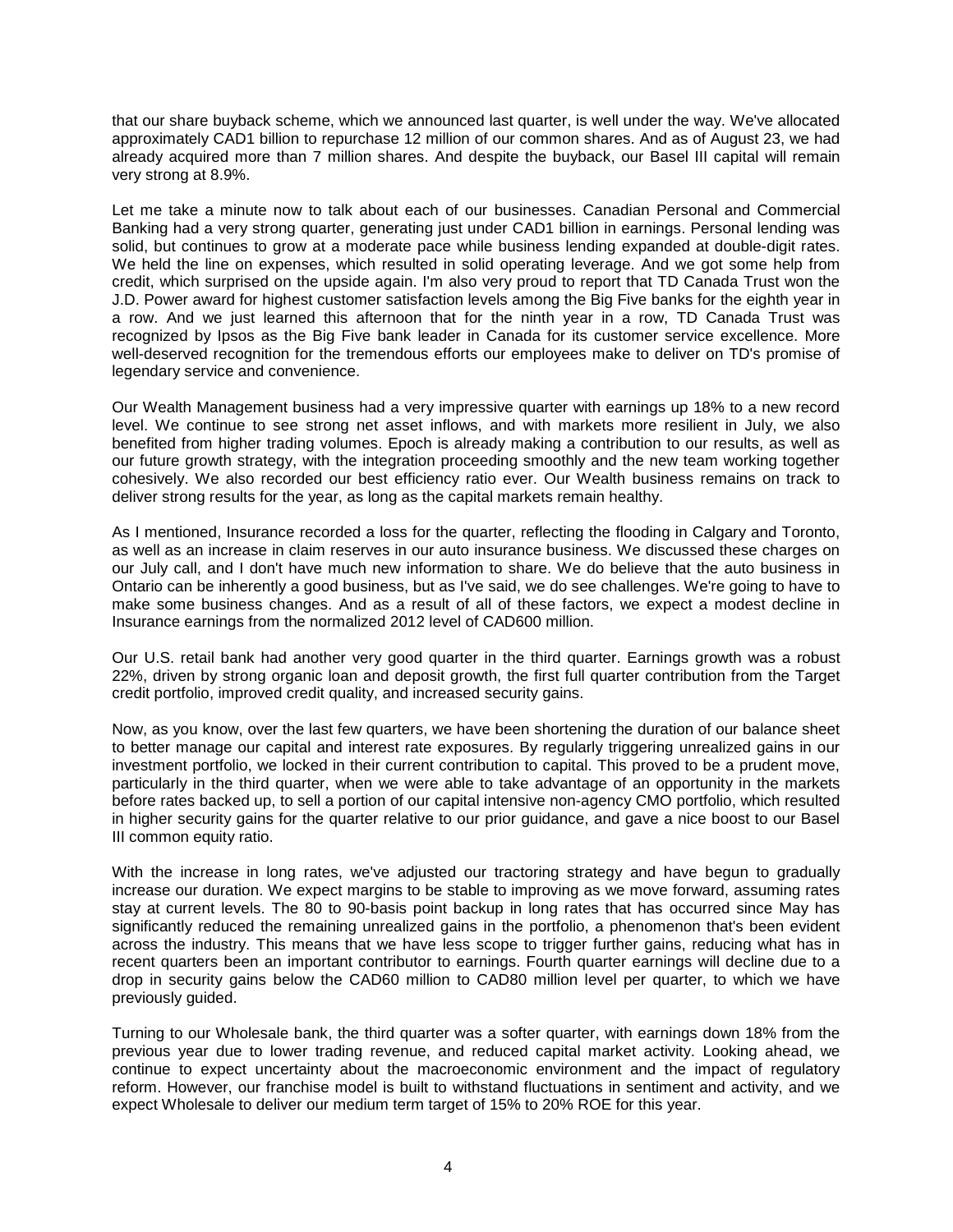Let me comment on our expense performance. We signaled last quarter that the rate of expense growth in the third quarter would be elevated, in line with our ongoing efforts to balance initiative and project spend over the full-year cycle. While we expect expenses to rise in the fourth quarter compared to the third quarter, we are still targeting expense growth for the year of 3%, excluding the impact of acquisitions and FX. I'm satisfied that we've made good progress managing our quarterly initiative and project spend in a more disciplined way.

We are very aware that 2014 will likely be another challenging year with respect to revenue. So, we are very focused on finding ways to reduce our expense base so we can continue to invest in new initiatives to continue to build great franchises. So, to that end, we are looking carefully at everything we do, and whether there are changes which will allow us to do it better for less. This includes continued consolidation of our facilities in Canada and the United States.

In sum, very strong underlying results in most of our businesses, offset by our loss in Insurance. For 2013, these results unfortunately mean likely little or no EPS growth for the year. But we remain focused on finishing strong, continuing to invest while driving efficiencies and laying a strong foundation for 2014. With our proven strategy, experienced team and long-term vision to build The Better Bank, I'm absolutely confident that we're well positioned for growth and success next year and in years to come.

With that, let me hand it over to Colleen.

# **Colleen Johnston – TD – Group Head, Finance, Sourcing & Corporate Communications, and CFO**

Thanks very much, Ed, and good afternoon, everyone. Please turn to slide 4.

Adjusted EPS of CAD1.65 was down 14% year-over-year, and total Bank adjusted net income of CAD1.6 billion was down 13% from last year. Our Q3 results reflect the impact of the severe weather-related events in Alberta and Toronto, and increased general insurance claims we preannounced on July 30. The negative impact on adjusted EPS was CAD0.45 in the quarter. Our segment results reflect retail adjusted earnings of CAD1.4 billion, down 10% from last year. Wholesale net income of CAD147 million, down 18%, and the Corporate segment, which posted a loss of CAD8 million. However, the underlying results in Canadian Banking, Wealth, and the U.S. Banking businesses were very strong this quarter.

Please turn to slide 5. This next slide presents our reported and adjusted earnings this quarter, with the difference being four items of note. There's one new item this quarter related to loan losses in the real estate secured lending portfolio as a result of the Alberta floods in June. During our investor call on July 30, we indicated that the loss was not expected to exceed CAD125 million before tax, assuming no recoveries. The final number booked for the quarter was CAD65 million pretax, which is our best estimate net of recoveries. Mark will provide further insight later on in his remarks.

Please turn to slide 6. Canadian P&C delivered a very good quarter, with adjusted net income of CAD997 million, up 12% year-over-year, a new record. Loan and deposit growth were resilient this quarter. Total loan growth was 5% year-over-year, with real estate secured lending volumes up 4%, and business lending growth up a strong 13%. Retail deposits increased 3%, and business deposit growth was 8%. Credit performance continues to be strong, with PCL and personal banking down CAD61 million from last year, primarily due to lower bankruptcies, principally in credit cards. Business banking PCLs declined by CAD11 million.

Adjusted expense growth was 2% year-over-year, as volume growth, merit increases, and investment in the business were largely offset by broad-based productivity gains. Operating leverage was 140 basis points due to strong expense management. NIM was up 3 basis points sequentially, attributed to seasonal factors in the real estate secured lending portfolio. Over the next year, we expect modest downward pressure on NIMs with quarterly margins bumping around, depending on product mix,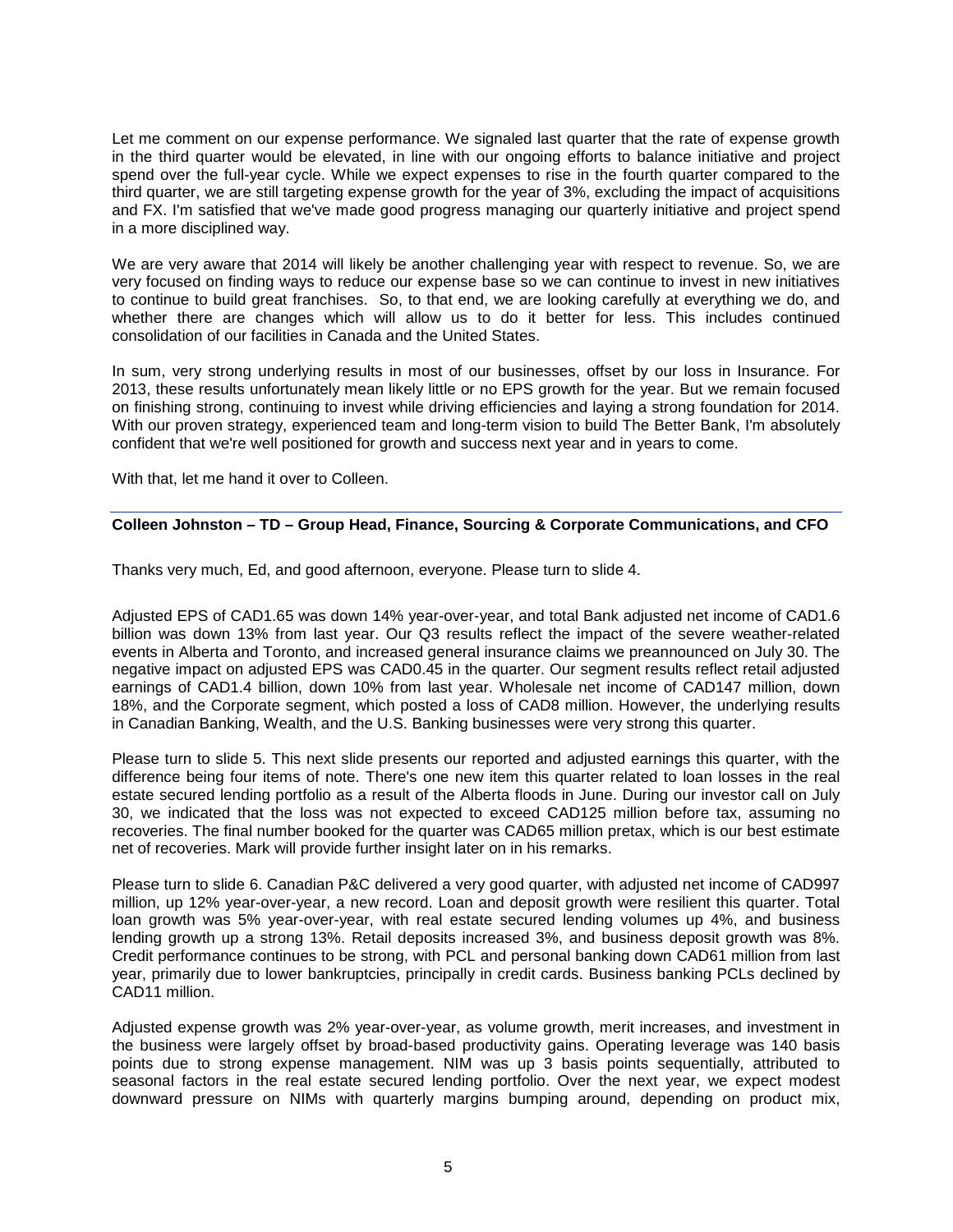seasonal factors, or rate moves. We expect a very good finish to the year, with the same fundamentals, but a notable decline in expenses from last year due to timing. Overall, a great result.

Please turn to slide 7. Looking at our Wealth and Insurance segment, Wealth had a record quarter with earnings up 18% year-over-year, due to strong fee-based revenue from growth in client assets and market appreciation, improved trading volumes and a positive contribution from the Epoch acquisition. During the quarter, we sold our Institutional Services business to National Bank. While the business was performing well, it did not fit our mass affluent high net worth strategy. We don't expect a material impact to 2014 earnings from this transaction.

Our Insurance business reported a loss of CAD243 million after-tax. The loss reflects charges of CAD418 million after-tax due to increased reserves for general insurance, automobile claims, and severe weatherrelated events in southern Alberta and the Greater Toronto Area, as previously announced on July 30. Wealth and Insurance expenses increased from last year, primarily due to the inclusion of Epoch and higher variable compensation, partially offset by decreased expenses from the sale of the U.S. Insurance business.

The contribution from TD Ameritrade was CAD69 million, up CAD13 million, or 23% from last year, due to higher trading activity and fee-based revenue. We expect the Wealth business to have a strong fourth quarter, driven by continued client asset growth and good trading volumes. As we released previously, in the medium term, we expect a modest decline in Insurance earnings from the normalized 2012 level of CAD600 million.

Please turn to slide 8. U.S. P&C results set a new record for earnings and ROE, with adjusted net income of \$432 million, up 22% from last year, and ROE of 9.1%. The increase was primarily due to strong loan and deposit volume growth, the impact of a full quarter of the Target credit card acquisition, improvement in credit quality and higher gains on security sales, partially offset by lower net interest margins. As reported last quarter, revenue and PCL related to Target are reported on a gross basis on the income statement. Non-interest expenses include TD's operating expenses related to the business and amounts due to Target under the credit card program agreement.

Revenue increased by 27% year-over-year due to the inclusion of credit card revenue from Target, strong organic loan deposit and fee growth, and higher gains on securities sales, partially offset by lower margins. Revenues included CAD118 million of security gains, including securities classified as loans, versus CAD80 million last quarter and CAD23 million last year. The additional gains reflect the sale of CAD520 million of our non-agency CMO loan portfolio. As we work to optimize the risk return on the overall portfolio, in particular with the new Basel III rules in place, we had an opportunity to sell securities at an attractive price, where we held dollar for dollar capital. Our level of gains this quarter was higher than our CAD60 million to CAD80 million targeted range. We expect the Q4 gains to be below this range, but on average, over the second half of the year, we expect to be within our guidance.

Excluding Target, average loans were up 12% year-over-year, with an 18% increase in personal loans, and a 7% increase in business loans. Average deposits increased by 11%. Our net interest margin was up 13 basis points sequentially, due to the full quarter impact of the Target acquisition. We continue to see core margin compression in our non-Target portfolio, slightly above the 5 to 7 basis points per quarter guidance that we provided in Q2. We did not have positive accounting accretion this quarter like we did in Q2. We expect our margins, excluding Target and accounting noise, to stabilize and possibly improve if the increase in long-term interest rates holds.

PCL increased by CAD44 million due largely to Target-related PCL. Adjusted expenses were up versus last year due to increased expenses related to Target and investment in growth initiatives, partially offset by productivity improvements. All in, a good result for our U.S. business. However, we don't expect to be able to sustain U.S. P&C earnings at this level. We expect the fourth quarter to be down from Q3, primarily due to a lower level of security gains, as mentioned previously.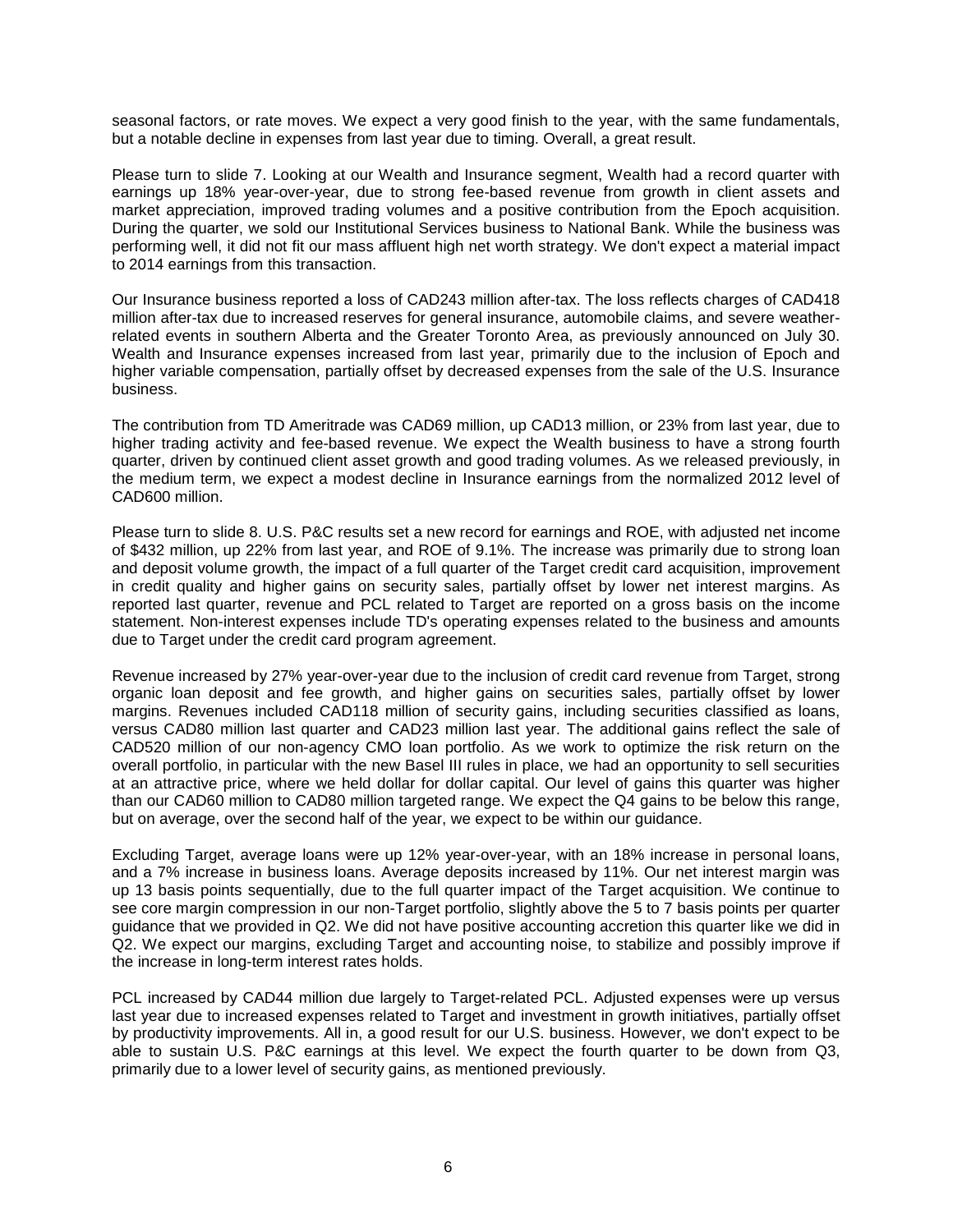Please turn to slide 9. Net income in our Wholesale business of CAD147 million was down CAD33 million, or 18% compared to the same period last year due to lower trading-related revenue, partially offset by lower non-interest expenses. Revenues were down 12% year-over-year due to lower fixed income and credit trading. Q3 revenues last year included amounts related to a trading position that was previously considered impaired. Trading revenues in Q3 were CAD284 million, slightly below our CAD300 million normalized level. Non-interest expenses were down by 14% compared to last year, mainly due to lower variable compensation, reflecting lower expenses and lower legal provisions. Looking ahead, we expect continued market uncertainty due to the macroeconomic environment and the impact of regulatory reform, but we still expect Wholesale to deliver 15% to 20% ROE for this year.

Please turn to slide 10. The Corporate segment posted an adjusted loss of CAD8 million in the quarter compared to a net income of CAD30 million last year. Higher net Corporate expenses, driven by increased employee benefit costs and strategic initiatives, accounted for the major changes on a yearover-year basis. Q3 expenses last year were unusually low. Q3 results also included an incurred, but not identified allowance release of CAD21 million after-tax. For the fourth quarter, net Corporate expenses are expected to increase over Q3 levels due to higher project spend on growth and productivity initiatives.

Please turn to slide 11. Core expenses excluding the impact of FX and acquisitions were up 5.7% over last year. Growth in core expenses was driven by a combination of higher employee benefit costs, merit increases and the timing of investments in growth initiatives, partially offset by productivity gains. Q3 expenses last year were low, well down from the prior quarter, whereas this year, Q3 is fairly even with Q2 when you account for the days effect. On a year-to-date basis, core expenses have grown by 4.4%.

We expect to achieve our full-year target of less than 3% expense growth for 2013. We are pleased with our progress this year, as we've managed our initiative and project spend more evenly over the year. We do expect Q4 core expenses to be elevated versus Q3, but well below the Q4 increase of last year. Our 2014 planning process is well underway, and we continue to target core expense growth in 2014 to be below the 2013 growth rate. We are looking even harder at our expense base to ensure we can drive efficiencies for next year, including continued consolidation of our facilities in Canada and the U.S., and other initiatives.

Please turn to slide 12. Our Basel III common equity tier I ratio was 8.9% in the third quarter, an increase of 10 basis points over Q2, primarily due to organic growth, the sale of our non-agency CMO portfolio in the U.S., offset partially by our share buyback program and volume growth. We are pleased to announce a CAD0.04 dividend increase on top of the CAD0.04 we announced in Q1. I'm also pleased to report that we've repurchased more than 7 million shares as of August 23, which will help our EPS growth next year. Overall, we continue to remain well positioned for the evolving regulatory and capital environment.

Let me comment briefly on AOCI under Basel III. Throughout fiscal 2013, TD has called out the potential volatility of AOCI and the related impact on capital. Over the course of this year, we've been actively managing AOCI and we've put various strategies in place to manage this issue.

With that, I'll turn the presentation over to Mark.

# **Mark Chauvin – TD – Group Head and Chief Risk Officer**

Thank you, Colleen, and good afternoon, everyone. Please turn to slide 13.

Credit quality remains strong across all the portfolios, continuing the trend we've seen during the past year. In Canada, credit metrics remain stable, with overall loss rates during the quarter reducing to the lowest level experienced in over five years. Turning to the U.S., the performance of the personal and commercial portfolios continued to improve when adjusted for the Target acquisition completed last quarter. Strong positive momentum was evident throughout the U.S. commercial portfolio, as evidenced by quarterly charge-off rates reduced to the lowest level experienced in over three years. Both the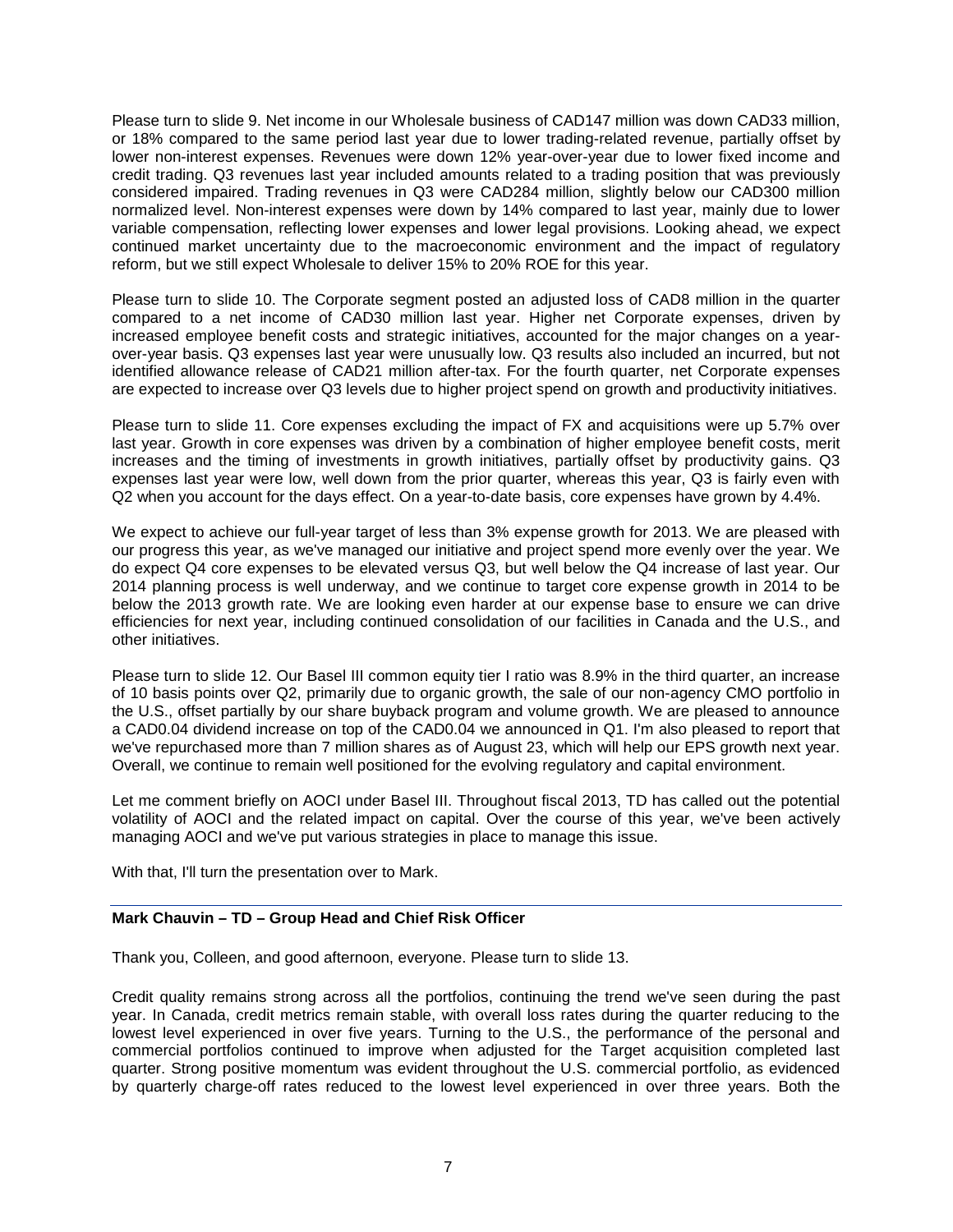number and dollar amount of loans moving into our workout group declined, and classified loans continued to reduce.

Before concluding, I would like to comment briefly on the loan loss provision taken for the Alberta floods. During the prerelease call last month, we indicated that gross [losses] resulting from the Alberta flood in the real estate secured lending portfolio could be as high as CAD125 million. Since that time, we have refined our analysis based on greater certainty regarding the support of the Alberta government and available property and default insurance, to arrive at a net exposure of CAD65 million. I am confident that the CAD65 million provision will cover losses, which ultimately result from a disaster of this magnitude.

Now, I'll turn the presentation back to Rudy.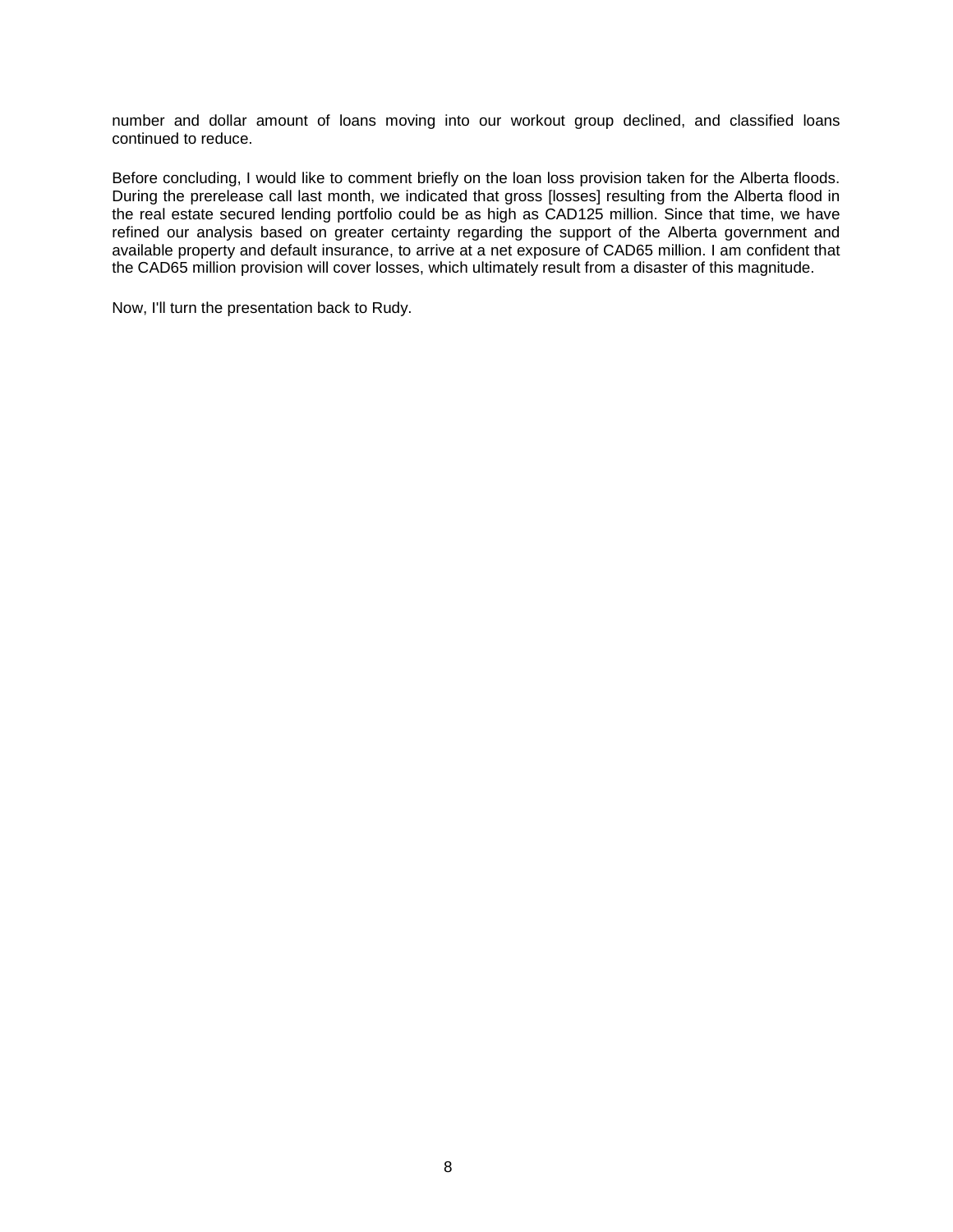# **Rudy Sankovic – TD – SVP, Investor Relations**

Thank you, Mark. We'll now open it up for questions. To give everyone a chance to participate, please keep to one question and then requeue, if there's time. For those participating in person, can I ask you to identify your name and firm before asking your question? Before ending the call today, I will ask Ed to offer some final remarks.

Why don't we get started in the room, please. Michael?

### **Michael Goldberg – Desjardins Securities – Analyst**

Michael Goldberg, Desjardins Securities. In your agreement with Aimia, what protection do you have that they won't degrade the value of Aeroplan points like they did with CIBC? And what went wrong in your deal with Aimia that you and/or they even felt the need to negotiate with CIBC?

# **Ed Clark – TD – Group President and CEO**

I think we will not get into the details of our deal with Aimia since there really are two possible outcomes here. One is that we go along with Aimia, and that's the deal that's in a sense in effect, or two, that we do this three-way deal. When it's clear which one we're talking about, then we'll undoubtedly have some discussion with it and we can answer relevant questions at that time. I guess the way we look at it is that going along with Aimia is a perfectly satisfactory outcome from our point of view. We obviously are excited and delighted by the opportunity to have this card.

On the other hand, I think if there's a better deal to be done, you should always do a better deal. And so if there's a possibility of a three-way deal, that also works, then we certainly would be taking a look at that. I think we're in the optimal position – if we can't get a three-day deal, we're delighted with the outcome, but if we can get a better deal by doing a three-way deal, we'll do that, too.

# **Michael Goldberg – Desjardins Securities – Analyst**

Do you have any protection, though, against the value proposition being degraded?

# **Ed Clark – TD – Group President and CEO**

What I guess I'm saying is, we could get a dozen questions on this. I think when we are in a position to talk about the full details of the deal, we'll talk about the full details. If we do either one of these deals, we're confident about the value proposition going ahead, if I can answer that question.

# **Rudy Sankovic – TD – SVP, Investor Relations**

Thank you, Michael. Next question?

### **John Reucassel – BMO Capital Markets – Analyst**

John Reucassel from BMO Capital Markets. Just a question for Mark. Thanks for the clarity on the CAD65 million. But if I look at CAD65 million relative to your RESL exposure in the Prairies, it's still roughly averaging 14 basis points on the total amount, or 49 basis points on the uninsured portion. Is that fair to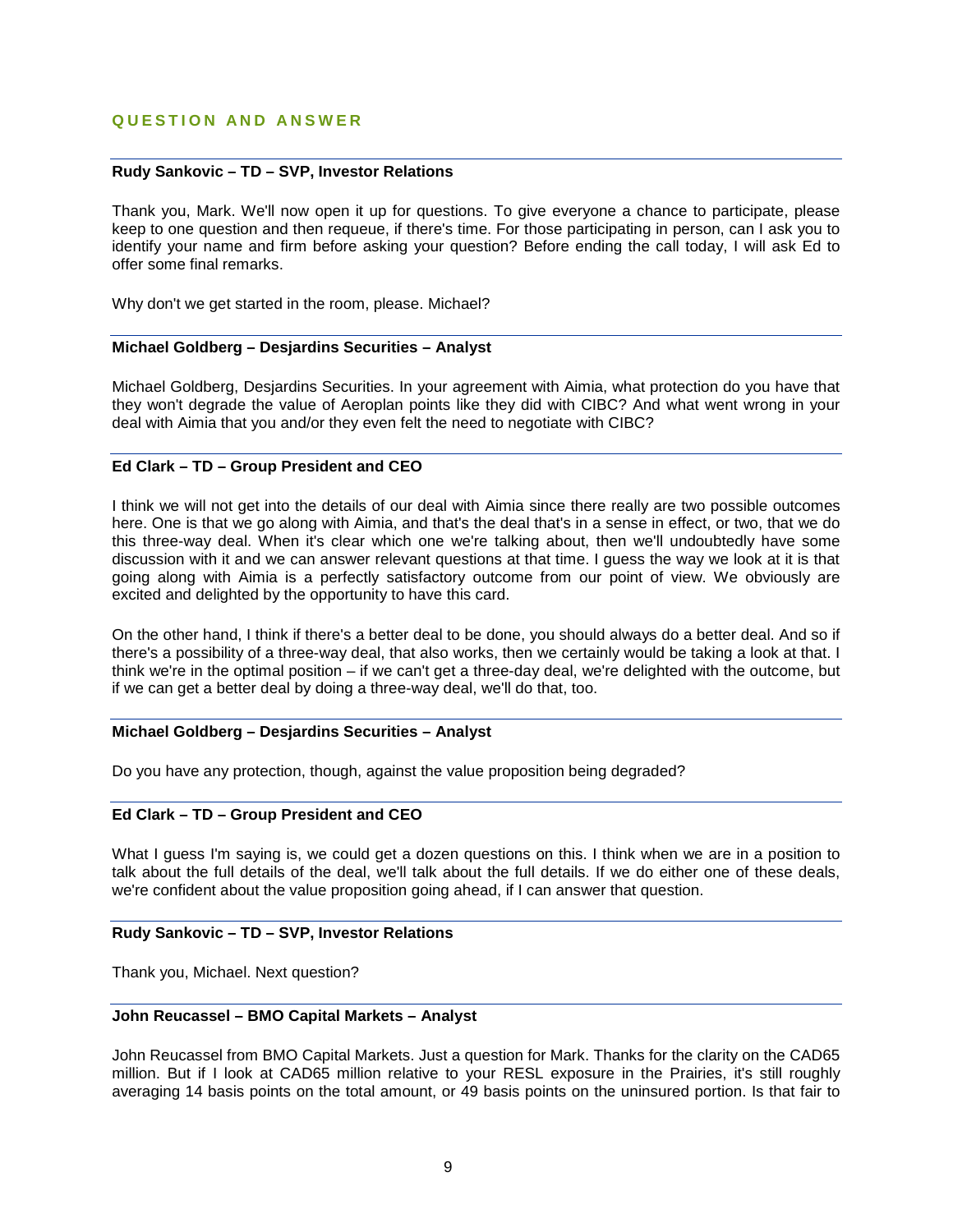look at it that way? And if so, why – it seems awfully high. But maybe give some color on what this portfolio is, is it broker sourced? Can you give us some more detail?

# **Mark Chauvin – TD – Group Head and Chief Risk Officer**

Sure, it's as representative as any other part of our RESL portfolio. But let me give background behind the basis of the provision. We have identified a number of properties that have been severely damaged where we provided loans. And looking at that, we understand, and although there still is uncertainty, we know that the level of insurance that they have either through their own insurance or through what they will be paid under the Alberta recovery, will be inadequate to cover and fully repair those properties. And then we also know that in certain cases it's a vacation property or rental property, they aren't eligible under the Alberta recovery.

So, in going through this, we've worked out a number that we think is very realistic, but is probably prone to come down further if further information comes out that says that the level of recovery through Alberta is maybe higher, or other things like that. But it's a pretty well thought-out number, based upon what we know is there now. But you really won't know for sure over three or four quarters.

# **John Reucassel – BMO Capital Markets – Analyst**

Okay. So, are they a mixture of HELOCs and mortgages?

# **Mark Chauvin – TD – Group Head and Chief Risk Officer**

Yes, they are a mixture of HELOCs and mortgages, and they are about roughly one-third uninsured.

# **John Reucassel – BMO Capital Markets – Analyst**

One-third.

# **Mark Chauvin – TD – Group Head and Chief Risk Officer**

But otherwise, they are pretty typical of everything else. Well, that is typical.

# **John Reucassel – BMO Capital Markets – Analyst**

And were they mainly broker-sourced, or?

# **Mark Chauvin – TD – Group Head and Chief Risk Officer**

No, they were generally sourced in our normal sequence. Their problem is they were in the floodimpacted areas.

# **Rudy Sankovic – TD – SVP, Investor Relations**

Thanks, John. Next question, any from the room? Operator, why don't we turn to the phones, please.

# **Operator**

Your first question on the phone line comes from Robert Sedran with CIBC. Please go ahead.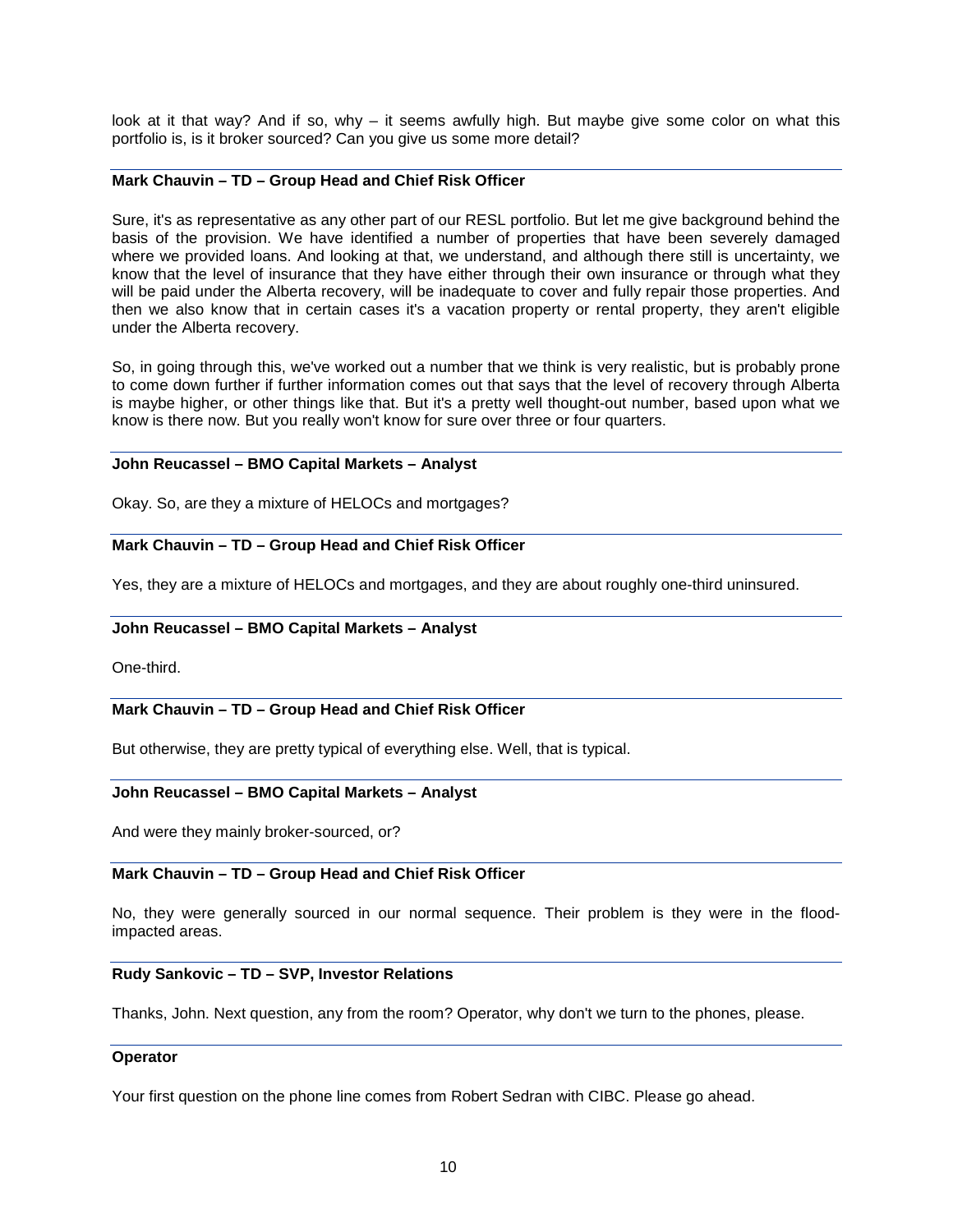### **Robert Sedran – CIBC – Analyst**

Good afternoon. Just a follow-up question on the U.S. margin. I can appreciate the core margin has been tough to forecast lately, but has been underperforming your expectations of late. How confident are you in the new margin outlook that you're providing today, and does it feel like your visibility has improved? Is there maybe a specific product or portfolio that you could call-out in terms of benefiting more, like, say, the mortgage product or something?

### **Mike Pedersen – TD – Group Head, U.S. Banking**

It's Mike. We're fairly comfortable that if the current rate environment continues, that we're looking at stabilizing or improving margins in the U.S. We've obviously been able to tractor and extend duration a bit recently, as rates have been backing up. There is some mortgage compression going on in the market, but that's a much, much smaller book for us. So, on a net basis, we feel comfortable in the direction we've given, again, provided that rates stay roughly where they are.

### **Robert Sedran – CIBC – Analyst**

And Mike, is it the activity that you've taken since rates have risen that have given you the confidence, or is it just that's sort of your view now based on where rates are?

### **Mike Pedersen – TD – Group Head, U.S. Banking**

It's mostly the activities we've undertaken since the rates have risen.

### **Robert Sedran – CIBC – Analyst**

Okay. Thank you.

# **Rudy Sankovic – TD – SVP, Investor Relations**

Thanks, Rob. Next question, please?

### **Operator**

Your next question on the line comes from Gabriel Dechaine with Credit Suisse.

### **Gabriel Dechaine – Credit Suisse – Analyst**

Good afternoon. I'm going to take another crack at this Aeroplan, just to clarify something. You've got one agreement that was put out in July, I think. That was the one-on-one deal with Aimia, then a potential three-way. Is it safe to assume that if it is a three-way, the first agreement, some of the metrics in there would change, like planned marketing spend, revenue commitments, or are you still kind of tied to those?

### **Ed Clark – TD – Group President and CEO**

I think frankly we're not really anxious to get into that. We're obviously in the middle of discussions here. So, just to be clear, we have an agreement with Aimia. That agreement's in force, it's gone live. And so we have a deal going forward, and I think with the two of us together, our exploring with CIBC, is there an agreement, something that would be interesting to the two of us to do with CIBC. And when we have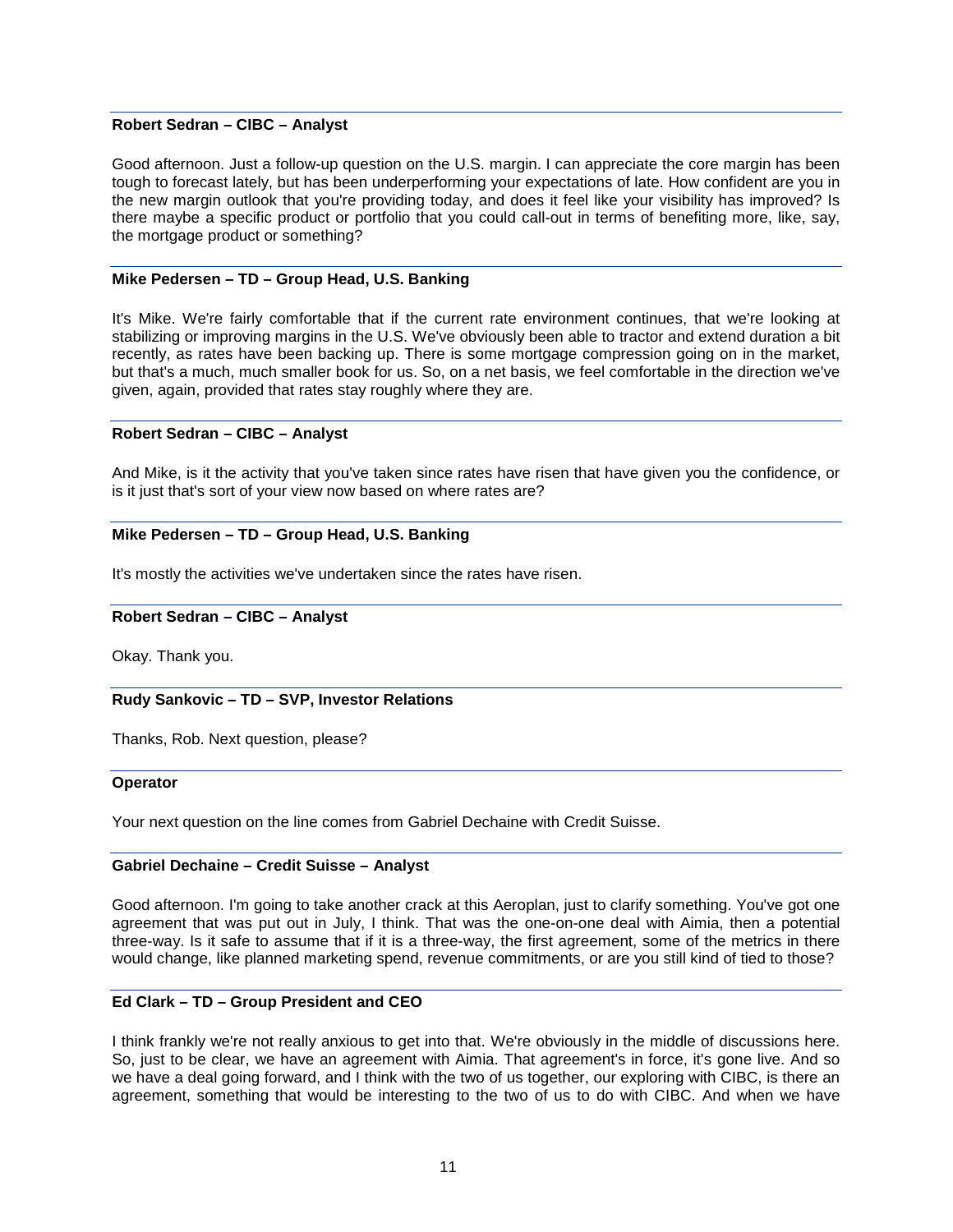something, if we get something, then we'll be able to describe what that would be. We can't tell you whether we're going to get something or not at this stage.

# **Gabriel Dechaine – Credit Suisse – Analyst**

Okay, and just to follow up on Rob's question on the U.S. NIM, so, good news, bad news story. The bad news on the quarter though, looks like the core was down 20-ish basis points sequentially. What in particular drove that big decline? And then looking forward, other than the pulling back on investing short and going back out on the extending duration again, what other activities were you talking about, Mike, that would make you feel confident about the NIM? Could you maybe give us a bit more context there?

# **Colleen Johnston – TD – Group Head, Finance, Sourcing & Corporate Communications, and CFO**

Gabriel, it's Colleen. I'll start. I think the point that's been raised, which is a valid one, is that certainly the U.S. NIMs have proven to be more difficult to predict with accuracy than perhaps other parts of our operation. I think that just reflects the number of moving parts, in particular if you think about all of the acquisitions we've made, as well as the pressures on the core margin. I think it has made it tougher to predict. If you look at the – you're not that far off in terms of the actual core decline in the quarter. And I think if you look at that number, part of it was just more deposit compression than we had maybe expected in the range we provided previously. But to the point, we think we are at the inflection point now where things are starting to stabilize and in fact, possibly improve if rates hold. And why don't I turn it back to Mike, then, to maybe expand on the other activities.

### **Mike Pedersen – TD – Group Head, U.S. Banking**

There really isn't much I can say to expand. I was talking primarily about the Treasury tractor activities as a result of the rates rising in the last quarter.

### **Gabriel Dechaine – Credit Suisse – Analyst**

What was the negative impact of going short, and then if we can expect that to reverse, what's the delta there, the positive delta?

# **Colleen Johnston – TD – Group Head, Finance, Sourcing & Corporate Communications, and CFO**

Yes, Gabriel, I don't think we're going to get into all of the specifics, sort of all the moving parts. But needless to say, as again, as we've shortened duration, as we've sold securities, that has created that core margin compression. But now, to Ed's earlier points, as we start to lengthen duration, that does get gradually repriced back into the margin and obviously, that's good news for our U.S. operation.

### **Gabriel Dechaine – Credit Suisse – Analyst**

Okay. Trying to look at the positive side here.

# **Rudy Sankovic – TD – SVP, Investor Relations**

Thanks, Gabriel. Can we have the next question, please?

#### **Operator**

Your next question comes from Peter Routledge with National Bank Financial. Please go ahead.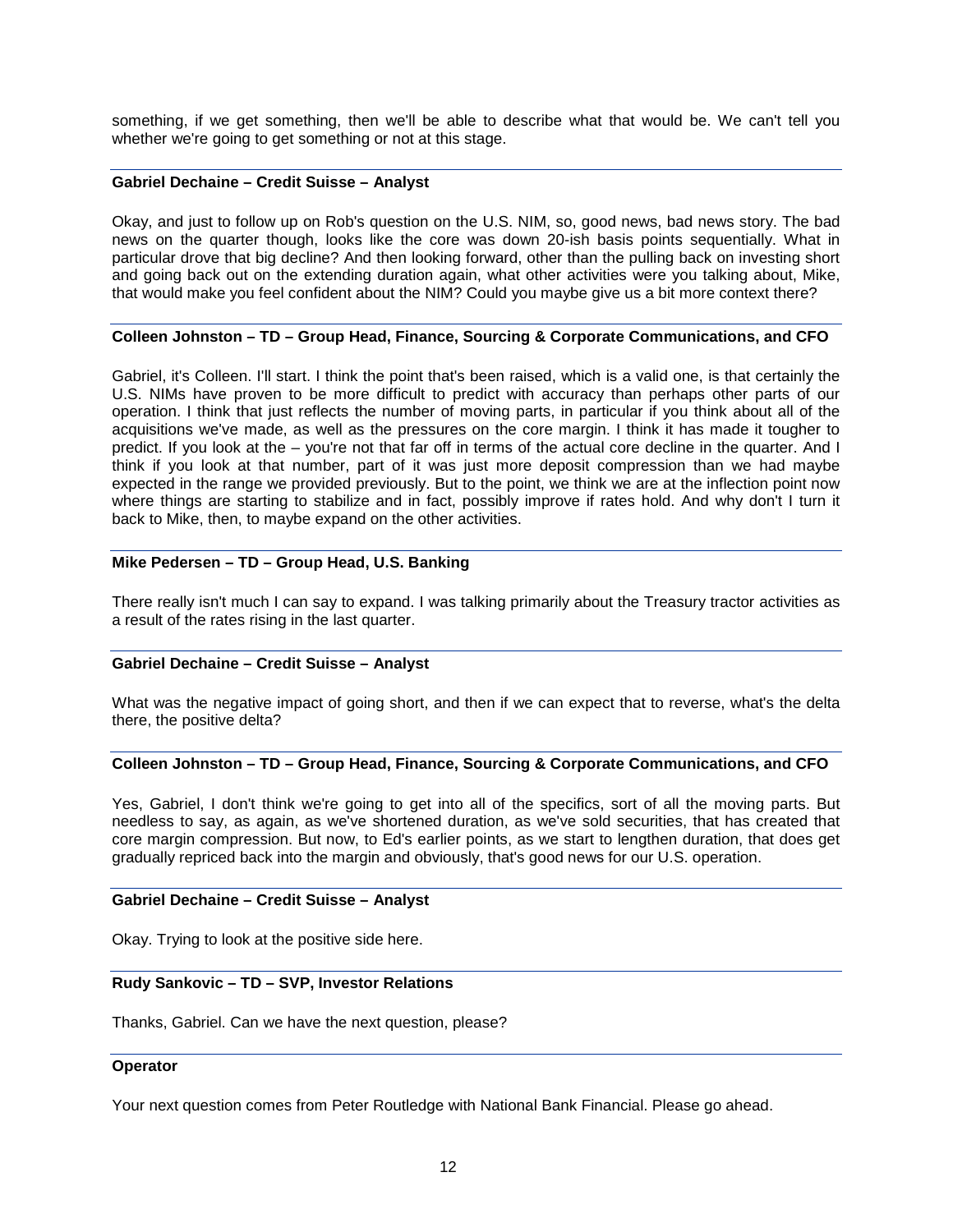### **Peter Routledge – National Bank Financial – Analyst**

Hi. Thanks for taking the question. Mike, question for you in the U.S. I know you were just there, but you sort of arrived and long-term rate bond rate went up 120 bps, and that's obviously having an impact, I'm sure, on the rates you're charging borrowers, both in –

# **Ed Clark – TD – Group President and CEO**

Peter, are you saying that Mike should take credit for the backup of U.S. rates? Is that your point?

### **Peter Routledge – National Bank Financial – Analyst**

No, I'm  $-$  although if he wants to, he's welcome to  $-$  just wondering, how worried are you about a pronounced slowdown in lending, either on the commercial or the residential side? I've seen Fed data, the weekly Fed data that shows kind of a surprising slowdown in July. And I don't want to read too much into that, but are you feeling any pressure in your pipeline, in either the commercial or residential side?

# **Mike Pedersen – TD – Group Head, U.S. Banking**

Yes, obviously you would rather have solid flows than slowing flows. And just to give you a bit of color, we've been running in the last year on the mortgage side at about 25% growth. But if you break that down, up until Q3, it was about 30% growth annualized, and in Q3, it was just over 4%, so more like 16%, 17% growth. And the industry slowed down a lot as well. There's obviously been a significant slowdown in mortgage volumes in the U.S. I guess it's always relative, and we believe that we will continue to outgrow the competition as we have been.

We expect to continue to be able to generate double-digit volumes in mortgages. We're underpenetrated in our customer base, given that this is something we've recently started to focus on. We're building capability in this area, we're adding mortgage lenders. We're also fortunate that we have customers who very much like what we do, so when we ask them to speak to us about their mortgage, they are happy to do so. So we think that we'll outperform no matter what the environment. But yes, the volumes are probably going to slow down a little bit. It's the same on the commercial and small business side. We were outperforming in those areas in terms of volumes. They have slowed a little bit, but we're still outperforming and expect to continue to be able to outperform in terms of volumes. I can't predict what the volumes will be.

### **Peter Routledge – National Bank Financial – Analyst**

All right. I'll let someone else jump in. Thanks.

### **Rudy Sankovic – TD – SVP, Investor Relations**

Thank you, Peter. Next question, please?

### **Operator**

Your next question come from Brad Smith with Stonecap Securities. Please go ahead.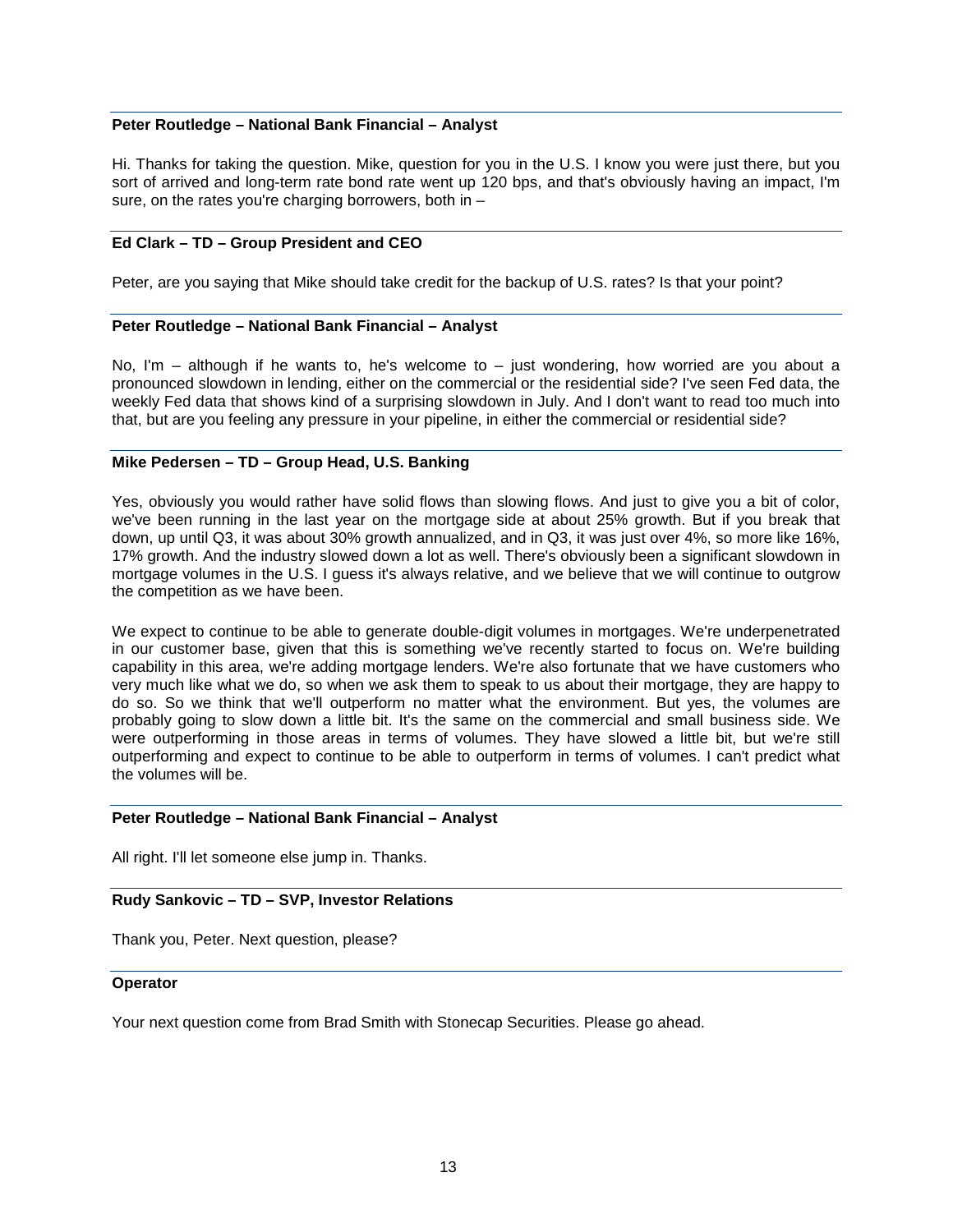### **Brad Smith – Stonecap Securities – Analyst**

Yes, thanks very much. Appreciate that. Colleen, just with respect to the Target and the way it's being flowed through the segments, I was just curious, the revenues, are they pretty much exclusively being treated as net interest? And are there expenses that are also flowing through the expense line from the US P&C segment? If you could just give me some sense for that, I would appreciate it.

### **Colleen Johnston – TD – Group Head, Finance, Sourcing & Corporate Communications, and CFO**

Sure, Brad. So, when it comes to Target, we're including 100% of the revenues and 100% of the PCL. And on the revenue side, it's largely NII, but there also is some other income there. Then what happens, when we – to take us down to our proportionate share of the earnings, that adjustment flows through expenses. And then we do have some of our own direct expenses that we're incurring to oversee the operation and manage risk and all of that. So, our expenses are a combination of those two items to bring us back to our share, and then the incremental expenses to manage the business.

### **Brad Smith – Stonecap Securities – Analyst**

Okay. So, when you talk about the margin, that is the margin net of the minority interest effectively in it, I take it?

### **Colleen Johnston – TD – Group Head, Finance, Sourcing & Corporate Communications, and CFO**

No, it's not. It's the gross amount, that's why it has such a big effect on the margin.

### **Brad Smith – Stonecap Securities – Analyst**

Okay. Thanks very much.

# **Colleen Johnston – TD – Group Head, Finance, Sourcing & Corporate Communications, and CFO**

You're welcome.

### **Rudy Sankovic – TD – SVP, Investor Relations**

Thank you, Brad. Next question, please?

### **Operator**

Your next question comes from John Aiken with Barclays Capital. Please go ahead.

### **John Aiken – Barclays – Analyst**

Good afternoon. I understand, Ed, that you don't want to get into the details of the negotiations, but question for Riaz, in terms of assuming there is an agreement that's put in place with CIBC and Aimia, what's the timeline that you need for approvals and to be able to transfer over the card balances? I guess what I'm trying to back into, what exactly is the drop dead date for these negotiations and if these carry on too long, when do you walk away?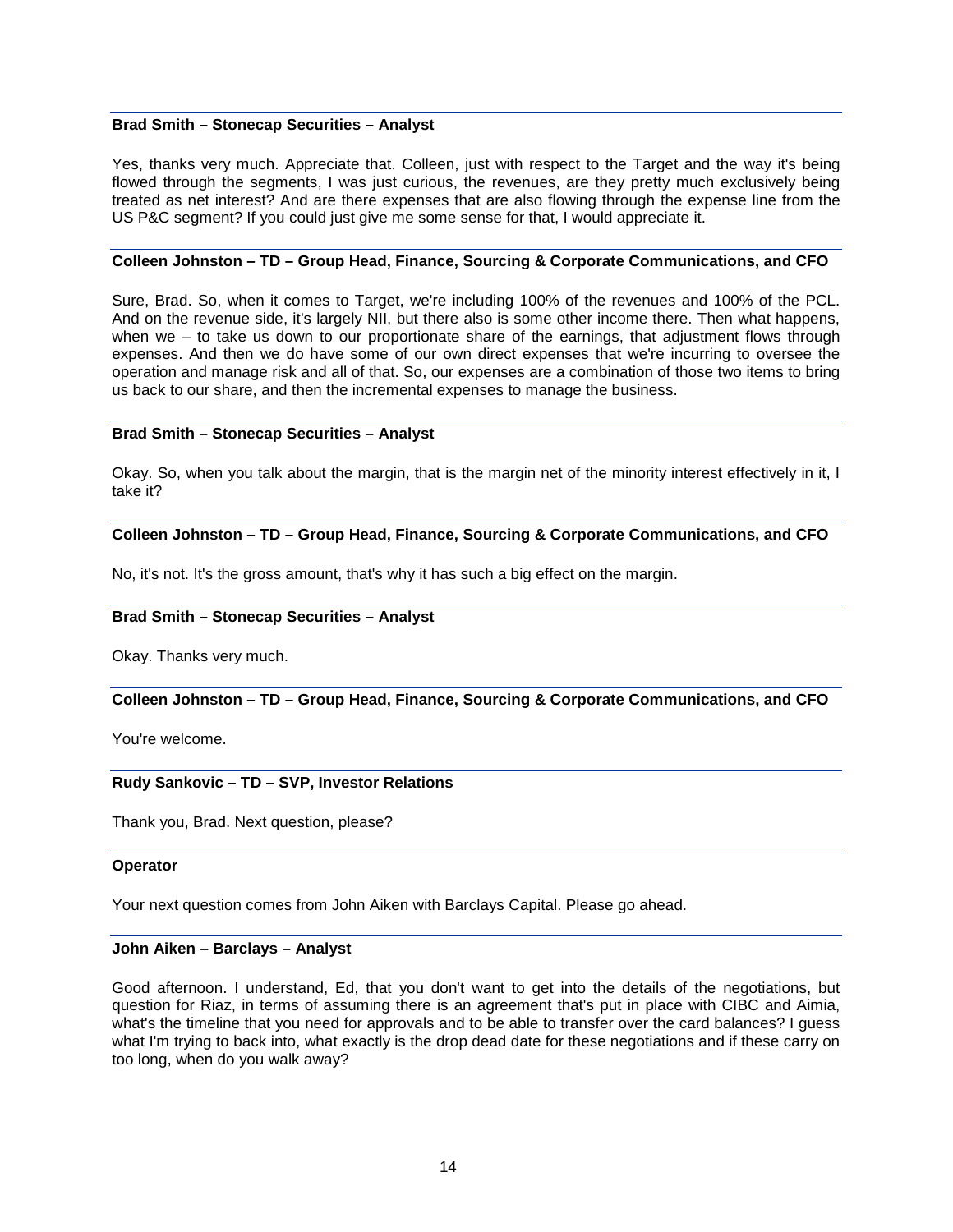# **Ed Clark – TD – Group President and CEO**

Do you think Riaz is an easier hit and that he's going to answer a question that I wouldn't have? Is that what's going on here?

### **John Aiken – Barclays – Analyst**

Ed, I figure he's newer, so I might have more luck.

### **Riaz Ahmed – TD – Group Head, Insurance, Credit Cards & Enterprise Strategy**

I'm not sure that's going to help you there much, John. I'm going to answer that the discussions will continue until the parties decide that they have something to say, and the transactions would be subject to normal regulatory approvals, including competition approvals, and it's hard exactly to predict when all of that would materialize, John.

### **John Aiken – Barclays – Analyst**

Okay. You can't fault me for trying. Thanks.

### **Rudy Sankovic – TD – SVP, Investor Relations**

Great. Thank you, John. Next question, please.

### **Operator**

Your next question comes from Sumit Malhotra with Macquarie Capital. Please go ahead.

# **Sumit Malhotra – Macquarie Capital Markets – Analyst**

Thanks. Good afternoon. Hopefully two quick questions. First, to go back to the impact that Target is having on the U.S. results, specifically looking at the PCL line and credit cards, I think in one of your disclosures, we see that U.S. credit card PCLs haven't really changed much since you brought this portfolio on. Just wanted to get some information here. Was this portfolio brought on having been, for lack of a better term, cleaned up so that you're starting basically fresh, and that's why the level of PCL in the card book has been low, or is that just an indication of where credit quality is right now? I don't know if I'm explaining that well, but I guess my point is, doesn't look like U.S. credit card PCL have changed too much since Target came aboard.

# **Colleen Johnston – TD – Group Head, Finance, Sourcing & Corporate Communications, and CFO**

To back up, when you bring this on, we're not carrying impaireds, and we have a credit mark when we closed the deal. But then what you start to see, and in fact, you've seen our impaired loans notch up a bit this quarter. And that's as those impaireds start to move to their sort of normalized level. But on the other hand – so, it's not like we're drawing our current losses against the credit mark – we're actually building up a GA at the same time. The exact same thing happened with MBNA. You're just not seeing it in the credit card line per se, you're seeing it in the GA category. In fact, if you look at our PCLs on a quarter over quarter or year-over-year basis, they are up in the U.S., but that's entirely due to Target. So, there's definitely a large number there for PCL. But the offset is that we have much better underlying credit performance quarter over quarter and year-over-year as well.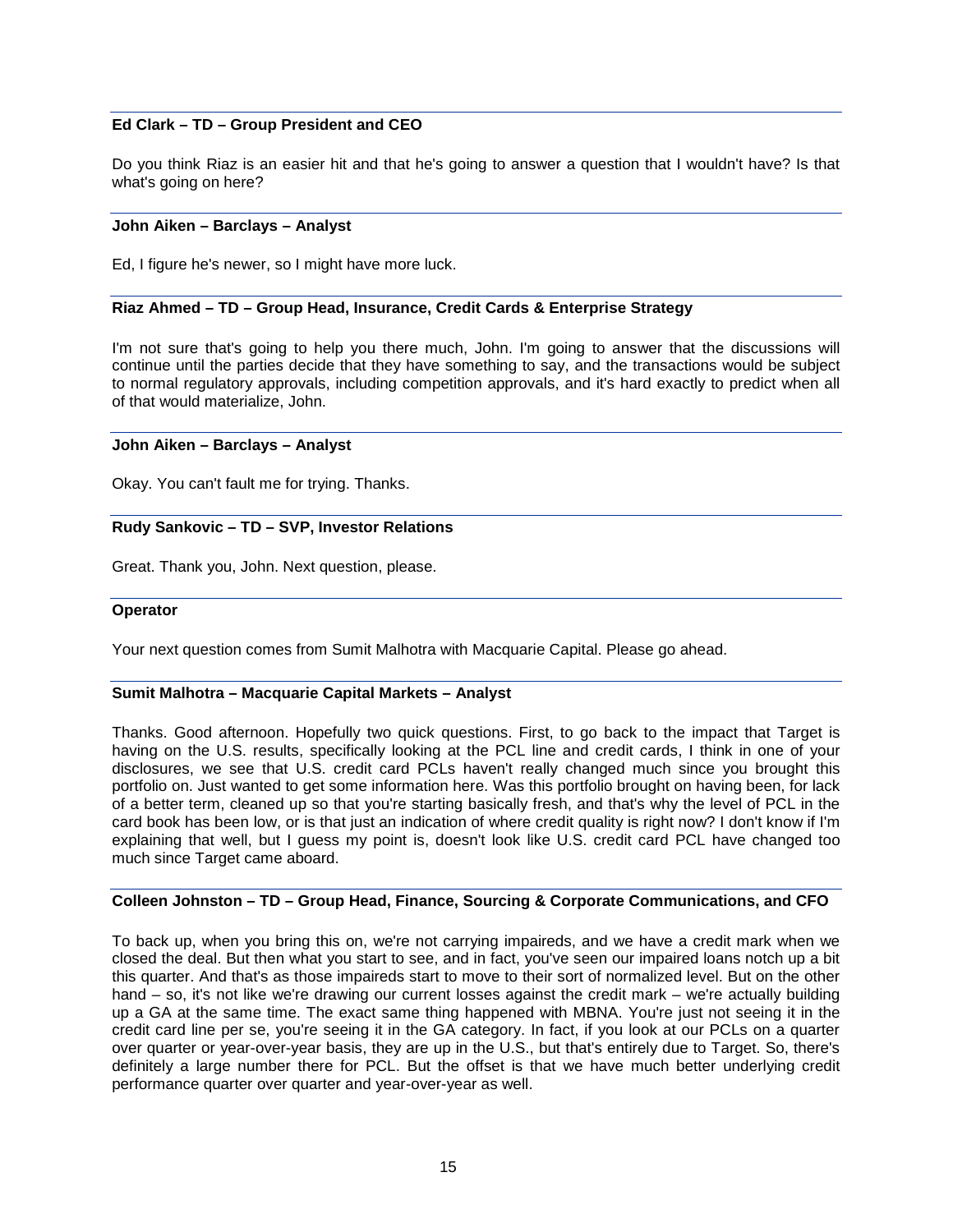# **Sumit Malhotra – Macquarie Capital Markets – Analyst**

I think I have this somewhere from Target's disclosures, but could you just refresh me, what's the loss rate in their card portfolio right now? Where are you trending in that book?

# **Mark Chauvin – TD – Group Head and Chief Risk Officer**

It's around 6%.

### **Sumit Malhotra – Macquarie Capital Markets – Analyst**

6%, okay. And my last question was for Tim. Tim, CAD1 billion in earnings and no questions. I thought I should break the ice. Loan growth is one area particularly on the consumer side that, maybe for a couple of reasons, the segment hasn't looked as good as some peers over the years. Looked like there were some signs of recovery this quarter. I think some of that is seasonal, but I don't want to answer my own question. Wanted to take your temperature on the loan growth outlook and whether you think –

# **Ed Clark – TD – Group President and CEO**

No, no, go ahead. Help us out here. It would be great if you could answer the question and then we can compare it to what Tim says.

### **Sumit Malhotra – Macquarie Capital Markets – Analyst**

Tell you what, I'll stop and say just wanted to take your temperature on whether the return in loan growth this quarter is the start of maybe a stronger level than we've seen over the last year?

### **Tim Hockey – TD – Group Head, Canadian Banking, Auto Finance & Wealth Management**

I'm tempted to say it's seasonal and end it there. But I think you're right. Actually, last quarter we suggested that the growth in loans was going to be sort of reaching not just a seasonal [low], but a little bit of a tipping point. We've seen that in Q3. We're probably feeling a little more optimistic right now about the outlook than we would have this time last quarter. Seeing some green shoots, if you will. But having said that, we still feel that it's going to be not returning to the heyday of consumer lending or real estate secured lending growth that you would have seen a number of years ago, but probably stronger than you would have gotten an answer from me three months ago.

### **Sumit Malhotra – Macquarie Capital Markets – Analyst**

More in line with the sector than you have been in the last year, is that a reasonable expectation?

# **Tim Hockey – TD – Group Head, Canadian Banking, Auto Finance & Wealth Management**

Certainly this current quarter is, and we expect the same going forward.

# **Sumit Malhotra – Macquarie Capital Markets – Analyst**

Thank you for your time.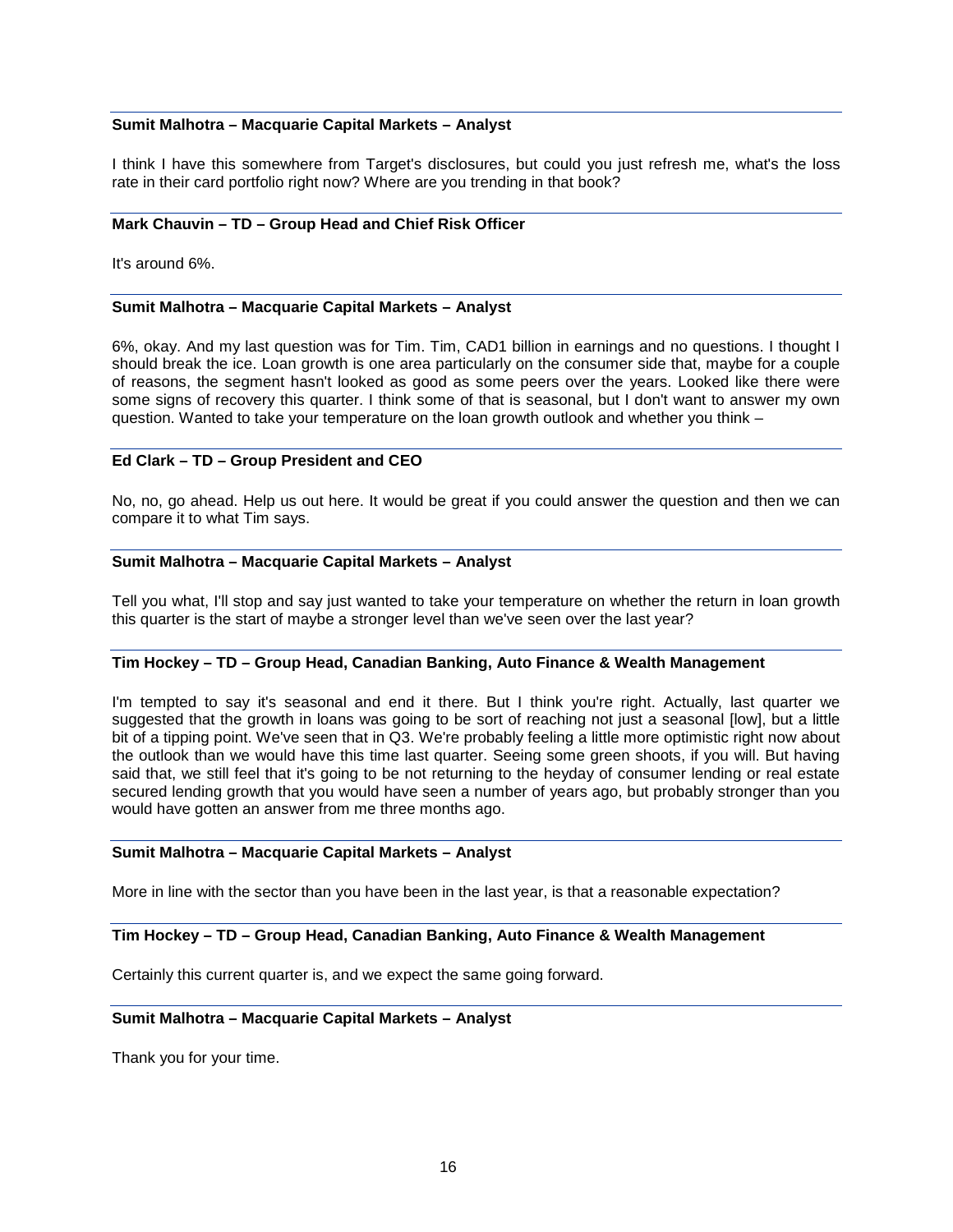# **Rudy Sankovic – TD – SVP, Investor Relations**

Great. Thank you, Sumit. I think we have time for one more question, operator.

### **Operator**

Thank you. Your last question will come from Darko Mihelic with Cormark Securities. Please go ahead.

### **Darko Mihelic – Cormark Securities – Analyst**

Thanks very much. I get the last one, and I'm going to ask a question I wouldn't normally ask, Ed. It's been a long day, and I think I heard a little change in messaging from you in your opening remarks, and I want to clarify. You mentioned that you are really going to attack, or control expenses next year. You're considering changing the way you do business, including perhaps consolidation. Could you maybe expand upon that? By the light of my screen here, I can see that branches are expanding in Canada and the U.S. for a long time now. What is it exactly that you mean by considering consolidating?

# **Ed Clark – TD – Group President and CEO**

Yes, I would say I think it's fair to say there's probably, call it a slight shift. I think we're clearly saying to you that even though I think things have improved in the sense that rates have backed up, that's a material impact. I think in terms of the U.S., you have to recognize that low rates, while a big headwind for us in terms of the value of the deposit business, did produce some security gains for us and the refi business and the mortgage business. So, as rates back up, those tailwinds go away, but all-in, it's a better world for us.

If interest rates start backing up here over time, what you're going to see is obviously our deposit, and that's our strength as a Company, this enormous deposit base is getting revalued upward. But it does take time to roll in. And so we still, despite the fact that we see, as we've indicated, that we're bottoming out here in terms of rate compression in the United States – and I think we're getting closer and closer to bottoming out in Canada as well – the recovery, as rates go up, that takes time to bleed into our results.

So, we still see 2014 as a tough revenue year, and we're saying we've just got to go through every part of the Company and keep on saying, are there ways that we could do this with less, for less, and actually do it better? And that means that we have been looking at branches. We've announced already in the United States a significant number, 33, I think is the number, of branches that we are going to merge in the United States. We have always done a bit of weeding and filling in Canada and we're continuing to do that in Canada. And it means generally when we look at facilities and say, are there things that we could do where we could have either fewer of these, whatever they are, call centers or offices or whatever, that we should just go through the entire portfolio and say, is there a way of changing the cost structure permanently and getting on with this? So, yes, there is a slight nuance in the message here.

# **Darko Mihelic – Cormark Securities – Analyst**

Okay. Thanks very much.

# **Rudy Sankovic – TD – SVP, Investor Relations**

Great. Thanks, Darko. So I'll turn it over to Ed for final comments.